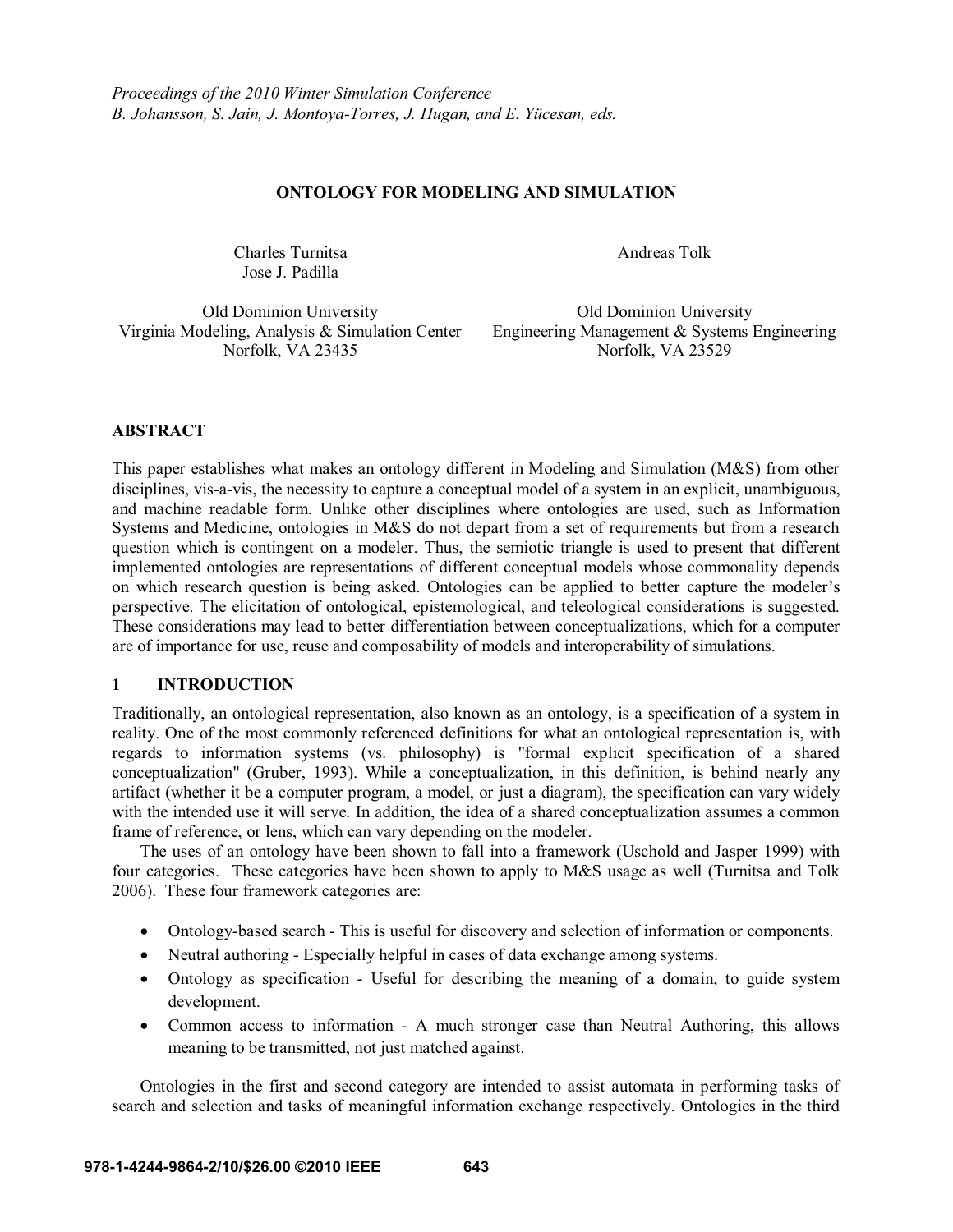and fourth category will result in artifacts that are primarily intended for human consumption; in specification for development for the former, and definitional knowledge based systems for the latter. However, all four cases are employed within the community to exhibit semantic meaning of what is occurring in an *implemented simulation* or simulation component, not in the *conceptual model (CM)* as the CM has been recognized as the integral part of the M&S application development (Balci and Ormsby 2007). Focus on implemented simulations can be observed, for instance, in the cases of the Discrete Event Modeling Ontology (DeMO) and Component Oriented Simulation and Modeling Ontology (COSMO).

In a reported successful application of DeMO (Silver, Hassan, and Miller 2007), the ontology was used in a combined application of categories of ontology-based search, and neutral authoring. It was used to assist with the identification and connection of elements from a medical ontological representation, and then to assist with bringing those together with a discrete event system. In both cases, the artifact of the medical ontological representation and the discrete event system were already implemented systems. Although these systems were developed based on conceptual models, those models were not what the DeMO application connected. COSMO is used in the CODES project (Teo and Szabo 2007) in the role of ontology based search. It assists with the location of components that have a semantic match to what is required for Composable Discrete Event Simulation. Again, it is, properly for its role, being employed for the location and selection of implemented components, so it is describing their functional utility, not the modeling decisions and assumptions that went into their design.

This differentiation between what is modeling oriented and what is implementation oriented, as in the previous examples, is important for M&S.

Modeling and Simulation comprises two parts: while modeling resides on the abstraction level, simulation resides on the implementation level. In modeling, we answer the question what we model, in simulation we answer the question how we model. In order to be able to model, we furthermore need to know why we model (modelers intent), which is defined by requirements derived from the experimental frame or the context of the model, or in academic research the research question. In M&S as in other disciplines, ontologies need to capture reality in a form that is computer understandable. However, in M&S this reality is contingent on the modeler and on a research question. In other words: the focus on this contribution lies on ontological support on formulating the research questions and the modeling, not focusing on simulation.

This paper is organized as follows: section two makes the case why ontologies in M&S should be treated differently than in other disciplines. Section 3 makes recommendations of the considerations that modelers need to be aware of when going through the modeling process and that should be captured in the conceptual model. Section 4 presents the relevance of the presented considerations on composability and interoperability. Finally, section 5 present conclusions and final remarks.

# **2 ONTOLOGIES IN MODELING AND SIMULATION**

First and foremost, the authors take a view similar to Raubal and Kuhn (2004) that differentiates between ontology as the domain of philosophy dealing with the appreciation of existence, from the domain of system representation that deals with codifying the contents and knowledge of a system. This paper concerns itself with the latter, as seems appropriate for research in the fields of information technology, modeling and simulation, and systems engineering. This distinction also follows from Guarino (1998), where it is suggested that the difference be made clear by the term "Ontology" (significance intentional) for philosophy, and "ontologies" for methods of capturing system knowledge. Here we will use the phrase ontological representation, or an ontology (o*ntologies* is the plural term from an ontology. Ontology, as the study of reality, does not have a plural term), to stand for that second meaning.

### **2.1 Different Descriptions of Reality: The Semiotic Triangle**

In the pursuit of linguistics and the study of the elements of language and their meaning, there is an idea that comes to us known as the semiotic triangle. Presented by Ogden and Richards (1923), the idea comes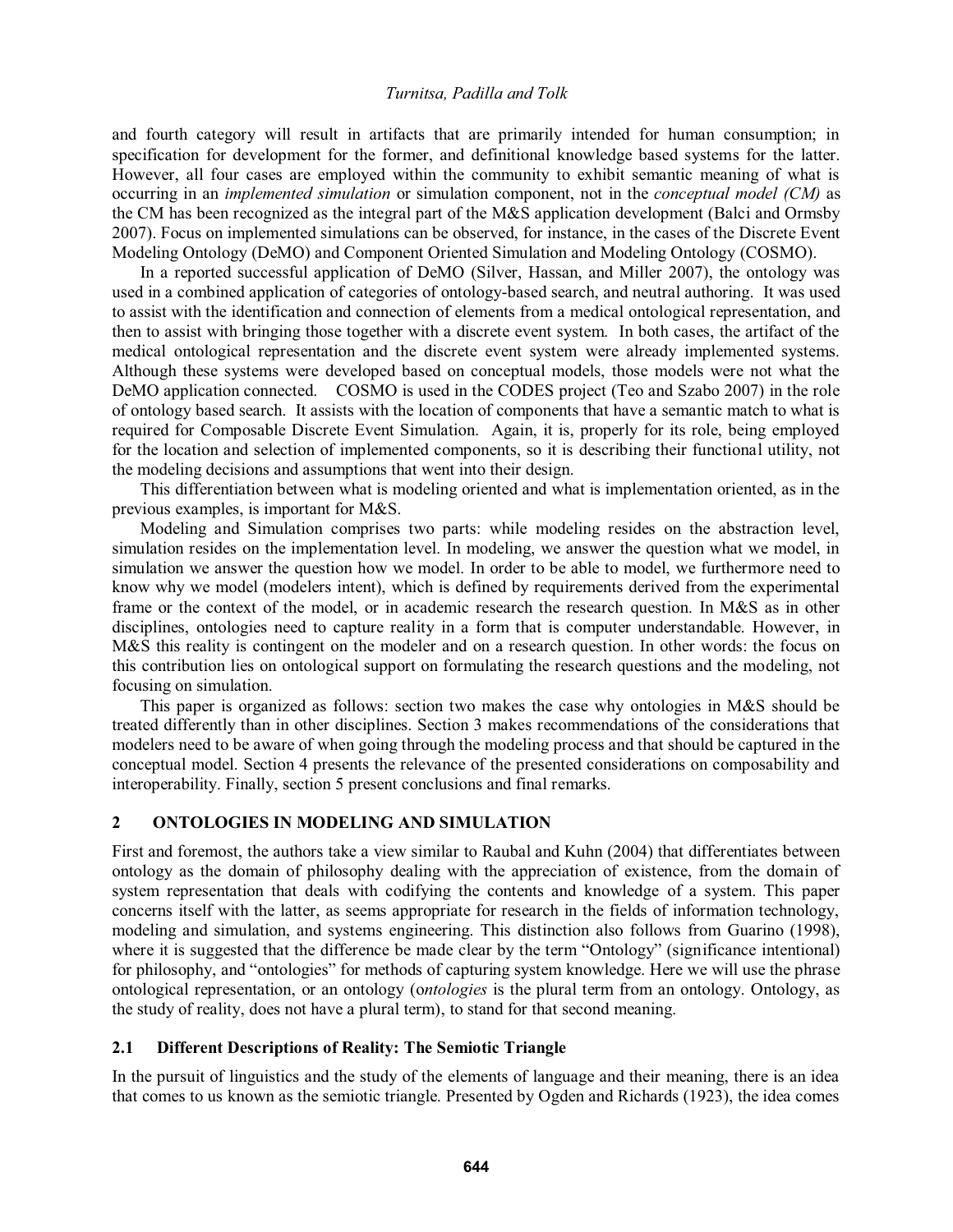from a series of similar ideas through history. Aristotle differentiated objects from the words that refer to them and the ideal types that we consider them as. Frege had the *Bedeutung* for the object (or referent), the *Sinn* for the concept, and the *Zeichen* for the symbol representing that concept. A treatment of these ideas is in Sowa (2000). What is common is the differentiation of what is real, observed, or assumed, how it is perceived and modeled, and how it is represented.

The idea of the semiotic triangle is, briefly, that when one wishes to communicate about some referent, one first has awareness of the referent. Then a conceptualization of that referent is formed, and finally some symbol (a word, a picture) is selected or formed that stands for that conceptualization. These are the three vertices of the triangle – *referent*, *conceptualization*, and *symbol*. The connecting edges can be considered as (1) if the conceptualization is adequate to capture the referent, (2) if the symbol is a correct choice to representing the conceptualization, and (3) if the symbol then is perceived as being a proxy for the referent. Although we assume to communicate about the referent, we are actually communicating about our conceptualization thereof, using symbols.

The applicability to modeling is that a model is a conceptualization of a referent, and a simulation is the expression of that conceptualization into a decidable system. Even more so, the conceptualization becomes the reality of the simulation: the referent is no longer accessible, the symbols, tags, or labels, together with implemented structures and capabilities, are what is used to answer the research question. Formally, this consideration of the traversal of the triangle is a representation of the entire referent-modelsimulation process, and helps to identify the difference between the process of eliciting a model, and then choosing a simulation to represent that model (differentiating between the two paradigms). By considering either of the second or third nodes in isolation, it can be seen how the triangle applies in almost a fractal sense. By looking at the idea of forming a model, once again the referent becomes the original node, and then the conceptualization of what about the referent is germane to the model becomes the second node, and finally the output (or symbol) is the model itself. Equally, the same process can be applied to the sequence of activity of proceeding from a model to a simulation.

As the steps of conceptualizing, and then choosing a symbol to represent that conceptualization are cognitive acts, the perspective and reasons for doing so *vary from individual to individual*. Because of this, we can see the implications that there are an uncountable number of possible conceptualizations arising from one referent, and an equally uncountable number of possible symbols that can represent one conceptualization. When this is applied to the paradigms of modeling and simulation, it becomes clear how one referent can be represented (based on the goal of the actor doing the representing, also known as "modeler's intent") as a near infinite number of different models, and how each model could be represented by a near infinite number of simulations.

An ontological representation of a system is an explicit specification of a conceptualization (Gruber 1993). Considering the knowledge behind a system as a conceptualization matches the application made of the semiotic triangle in representing how some idea gets from referent to symbol (through conceptualization). By extension, from our impressments of the semiotic triangle to the field of modeling and simulation, we can see that the act of modeling a referent results in some conceptualization, and that by applying Gruber (1993) an ontology representation is generally the means of capturing such a specification. In this regard, a conceptual model can be said to be an ontological representation of the simulation that implements it.

# **2.2 The Research Question**

Whereas in most disciplines the M&S effort focuses on the implementation of a model to replicate an observed behavior, in M&S as a discipline much of the effort is placed in the modeling aspect and how to capture the system to answer a research question. The emphasis on modeling seeks to "bound" the modeler's intent by limiting the model to one that answers a research question. This difference is better observed in the example provided by Tolk et al. (2010):

*-An Automatic Teller Machine (ATM) is representative of a real teller as it can perform many similar interactions including necessary inputs and outputs. In M&S systems, interactions in terms of inputs and*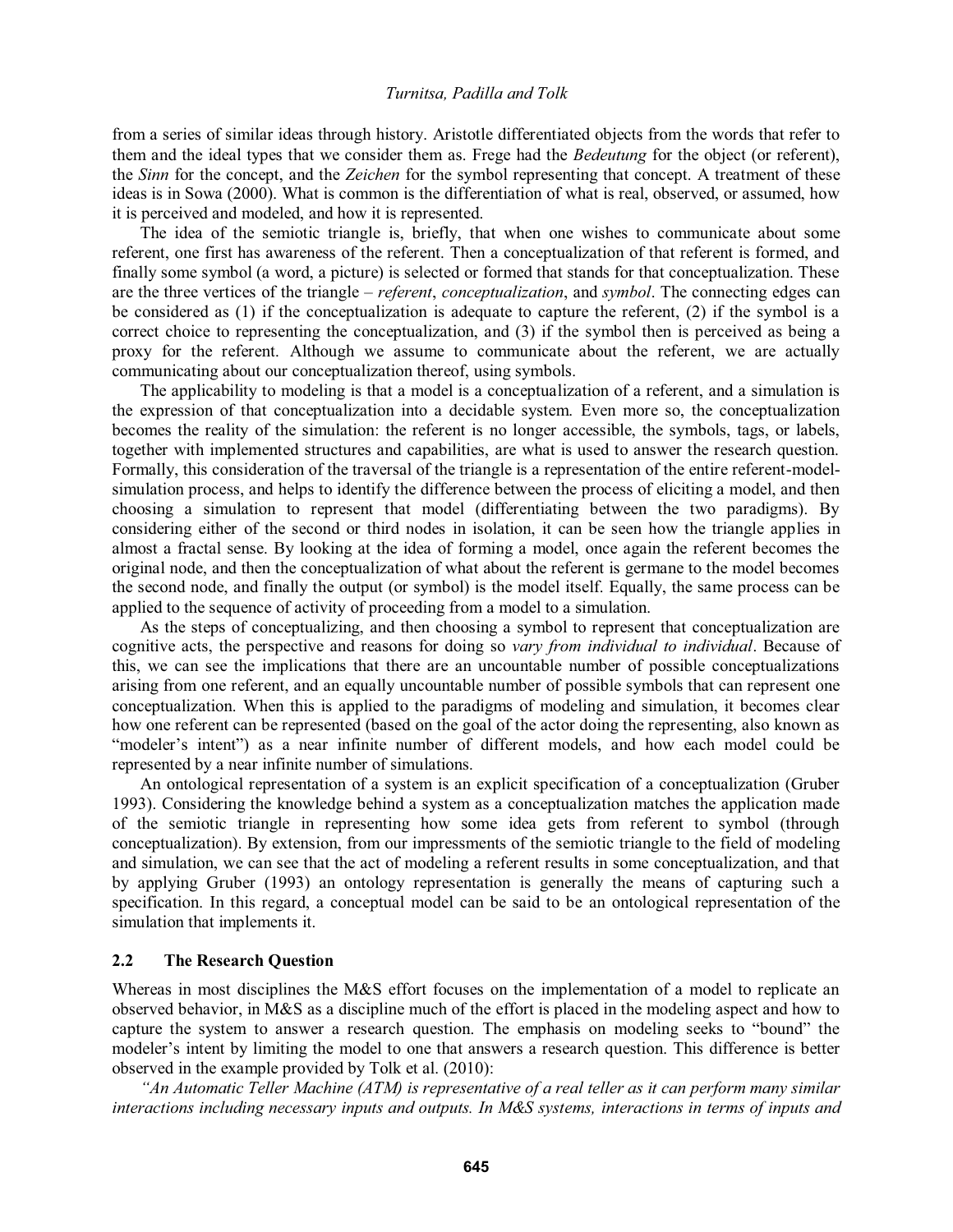*outputs are not sufficient to identify a referent because many referents have similar inputs and outputs when abstracted, which makes it impossible to identify which one the conceptualization is referring to. A conceptual model of a teller designed to study the average processing time of a customer is different from an ATM. In this case, the customers and the teller may be abstracted into probability density functions and a queuing system, as this maybe sufficient for the study. The validity of answers is therefore highly dependent on the context of the model. In other words, the conceptual model in M&S needs to capture data in the form of inputs and outputs, processes that consume the data and needs a way to distinguish conceptualizations of referents from one another by capturing the assumptions and constraints inherent to the model.*

As can be seen from this excerpt, there is a suggested differentiation on the need of capturing an *ATM's behavior to describe it versus capturing an <i>ATM's behavior with the purpose of answering a research question.* The question, in this case, refers to studying the average processing time. The same concept applies when it comes to ontologies; an ontology in M&S is built to answer or help answering a particular research question. This is a goal that goes beyond the traditional description of reality with the purpose of capturing what is known about a particular system.

It is worth to point out that the ideas presented in this section distinguish M&S from other software engineering (SWE) disciplines: while in traditional SWE the product supports referents (e.g., software communication between the real ATM and the real bank account), in M&S the model of ATM, bank, and communication as a conceptualization and its implementation becomes the product. That is what motivates the emphasis on ontological support for capturing the conceptualization in machine readable form to allow reuse, composition, and application in system-of-system contexts. To better understand how to better support the conceptualization process, we distinguish between ontological, epistemological, and teleological aspects in the next section.

# **3 ONTOLOGY, EPISTEMOLOGY, AND TELEOLOGY IN M&S**

As has been suggested, ontologies are needed in M&S because they are formal specifications that are ultimately computer implementable. This means that they are not only explicit and purposeful abstractions of reality (model), but also provide the added bonus of supporting simulations. However, ontologies' abstraction of modeling process is much overlooked by a greater focus on computer implementations of a *perceived* reality. This assertion comes with the assumption of an objectively observable reality which is an ontological assumption that needs to be considered. Further, what is represented in an ontology is not solely a perspective on reality but also *what is known* about reality which is an epistemological assertion that needs to consider how that knowledge came to be. As if the ontological and epistemological considerations were not enough, ontologies are built with a *purpose* of describing reality or answering a research questions which are teleological considerations. Being the perception of reality contingent on ontological, epistemological, and teleological predispositions or considerations, their awareness during the conceptual modeling of a system is important not only for helping establish the modeler's intent but also for urging their capture in the model. In other words, an ontology comes with preconceptions, beliefs and assumptions of modelers that should be captured in an explicit manner in the modeling process.

# **3.1 Ontology**

Ontology is the study of being or the study of what exists. According to Kienzle (1970), the concern of ontology is with reality: what are things made of, how many different kinds of things are there, what is the relation between mind and matter? According to Feibleman (1953):

*-Ontology is the widest system in any finite set of systems. It would perforce have to be an abstract body of knowledge and make the claim to truth. This could be either a tentative or an absolute claim. Its own terms of description are the categories of traditional metaphysics. The definition of Bentham, that the field of ontology is the field of supremely abstract entities, refers to these categories; in modern logical*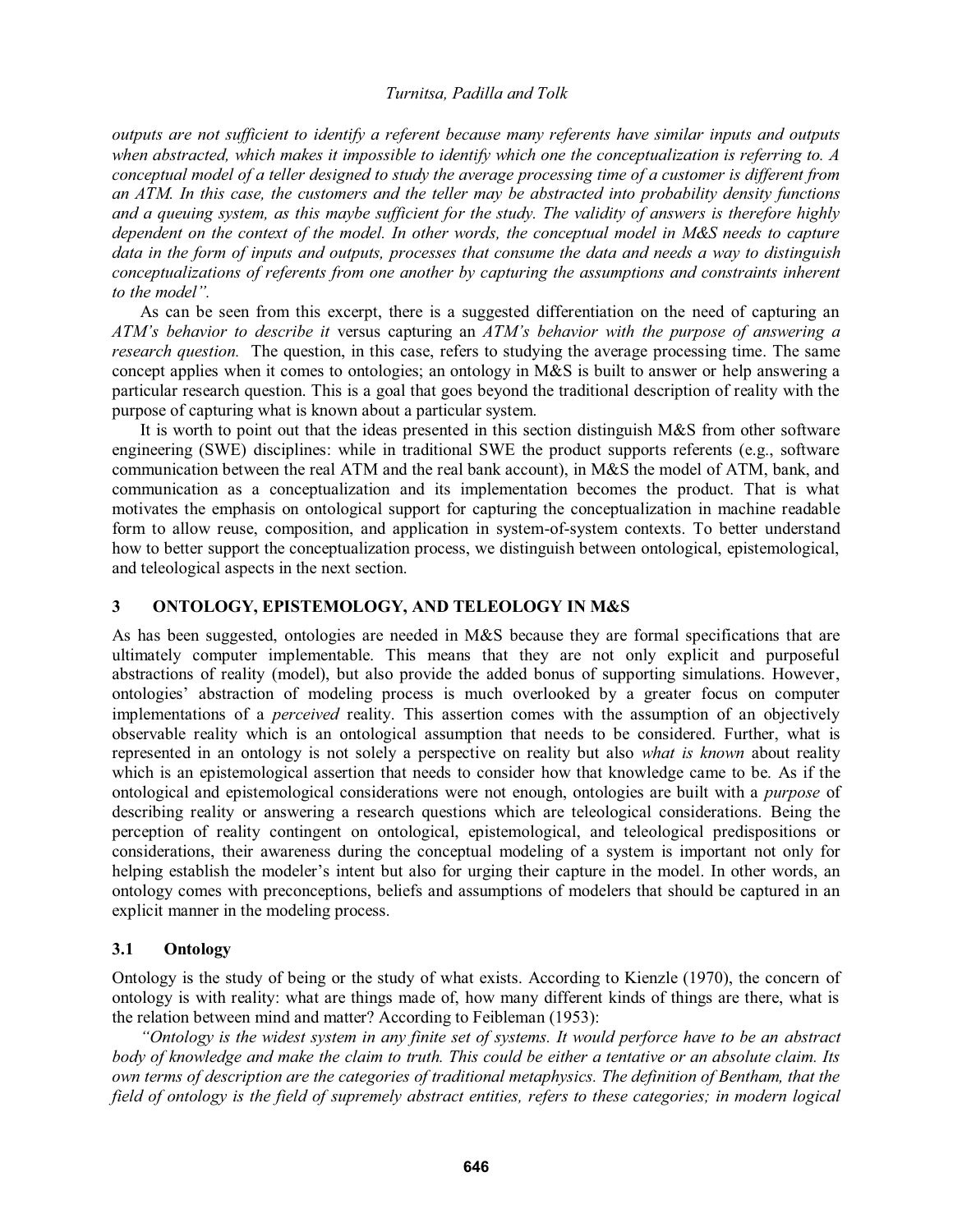*and mathematical systems we would call these categories the undefined terms employed in the unproved propositions which constitute the postulates of the system. There is no official ontology, and contending ontologies must support their claims on the basis of the same criteria used by other kinds of system: consistency, completeness, and applicability. Rival ontologies exist theoretically and practically, and assert both abstractly and concretely their respective claims.*

From this excerpt it can be observed that ontology is the description of reality. However, given that in post-positivistic science views reality is understood as unknowable and indescribable, exemplified by the case of the supreme abstract entities, we have access to different realities which are described under different ontologies. The wider the ontology, the closer the ontology is to be to reality and a claim made in this ontology, is going to be considered an absolute claim. Although each ontology for each model must be in itself consistent, we cannot assume that all model ontologies describing the same referent also are derived from one common ontology that describes one reality. They may differ substantially, in particular in soft science (but, as we know, also in micro and macro scale of physical sciences).

Ontologically, we perceive in substantive or process terms (Rescher 2000). Substantive ontology focuses on describing what something *is*; in terms of its parts and relations among parts. Process ontology focuses on describing *how* something is done. However, we describe processes in substantive terms. This can be explained from the perspective that the only way of observing *how* something is done is by observing the states of *how* something is transformed. Yet, this transformation is still a description of the thing itself and not on the undergone process.

# **3.2 Epistemology**

Epistemology is the study of how we come to know. Epistemological beliefs are individual's belief about the definition of knowledge, how knowledge is constructed, how knowledge is evaluated, where knowledge resides, how knowledge occurs (Hofer 2002). Epistemology seeks to answer the question: what can be considered knowledge? The answer to this question, formulated by the ancient Greeks, is still in debate today with a no clear consensus in sight. Epistemologically, a satisfactory definition of knowledge is that of justified true belief "with conditions." These conditions remark where justified true belief cannot be considered knowledge, such as the Gettier case, where a justified true belief is subject to luck. Pragmatically, epistemology focuses on the validity of knowledge, considering, its sources, how it is justified, and under what conditions claims can truly be considered knowledge.

Epistemologically, we come to know through empirical or rational means. Empirically, we come to know through correspondence; what an individual perceives through his/her senses and it can be proven scientifically or accepted through pragmatical means is accepted as knowledge. Rationally, we come to know through coherence; what an individual creates in his/her mind, whether or not initiated by observation, and can be explained within a system of premises is accepted as knowledge. Both currents are accepted in the body of knowledge and both have supporters and detractors. Biologists and experimental physicists, for instance, abide by seeking knowledge through empirical means. Mathematicians and M&S researchers, on the other hand, abide by seeking knowledge through rational means. For the conceptualization of a model, the epistemological constraints can therefore easily become very relevant when it comes to identification and selection of composable solutions.

# **3.3 Teleology**

Teleology is the study of action and purpose. According to Stacey, Griffin, and Shaw (2000, p. 14), "human action is purposeful and it is important to make clear in one's explanation just how one thinks about that purpose." Currently, the term teleology has a combination of its two main contexts; *vis a vis*, a purposeful behavior while seeking of a goal. This perspective has been studied in its logical form by philosophers of science. Kernohan (1987), being one of them, posits that in its simplest form, a teleological law looks like: "for any system x, x does **B** because x is such that x doing **B**, leads to x getting G." However, although intuitively formulated, Kernohan throughout its paper is not capable of defining a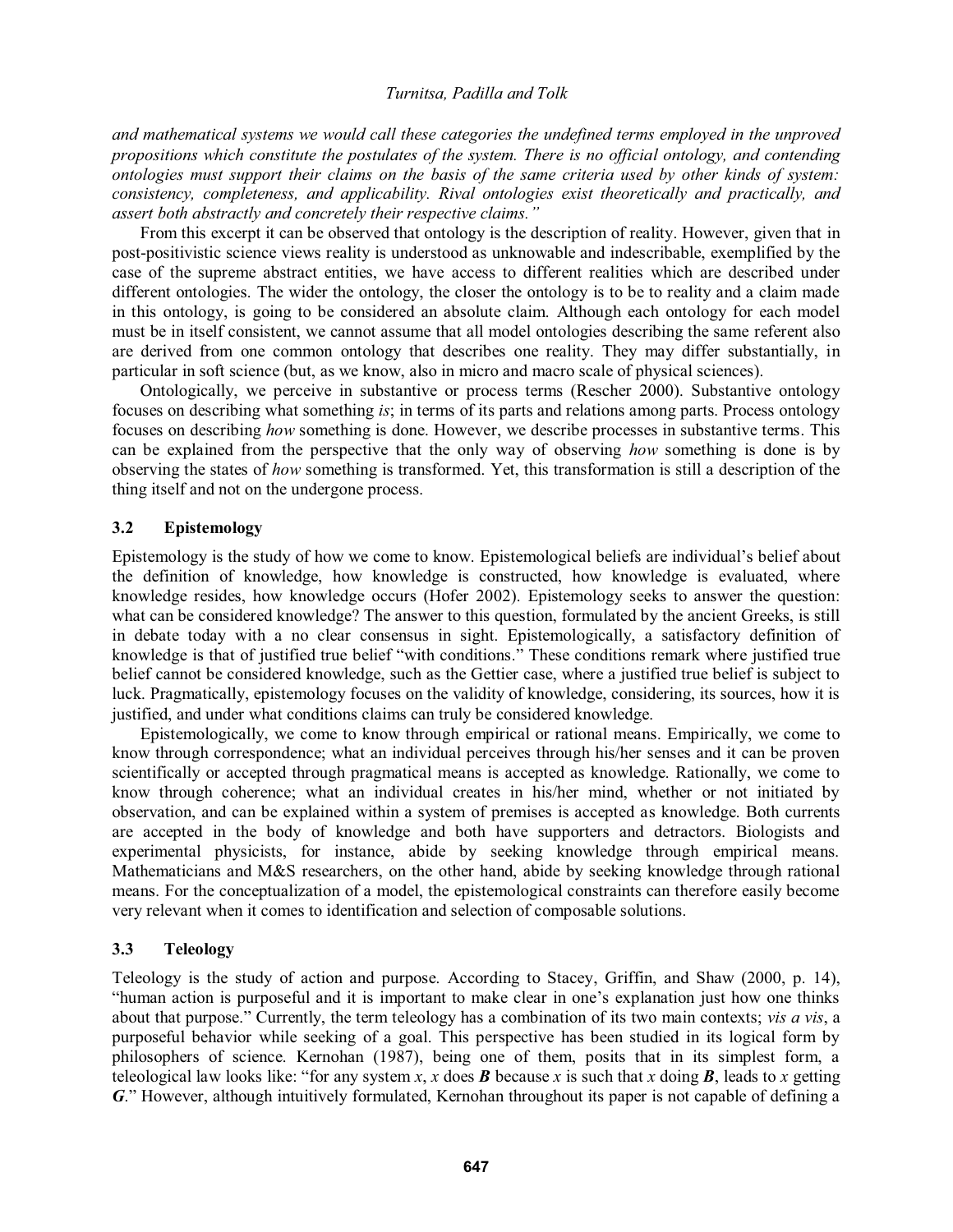teleological law without reaching a case where the law would not work. This impossibility stems, among other things, from the infinite recursion needed to explain this type of clause using formal logic, from contradictions when this recursion need to be bypassed, or from counterexamples that negate the conclusion.

Stacey, Griffin, and Shaw (2000, p. 49) propose five different notions of teleology:

- Natural Law Teleology, in which the concepts of self-organization and emergence do not *feature at all and there is no change, other than movement to the perfect.*
- *Rationalist Teleology, which also has no particular implications for self-organization and change is the consequence of human choice.*
- *Formative Teleology, which implies a form of self-organization that reproduces forms without any significant transformation.*
- *Transformative Teleology, which implies a form of self-organization as paradoxical, characterized by both continuity and potential radical transformation.*
- *Adaptionist Teleology, which implies a chance-based competitive search for optimality with a weak form of self-organization confined to the selection process. Change is movement to a stable state of adaptation to the environment.*

Through these notions, Stacey, Griffin, and Shaw present a case for self-organization and emergence as criteria for the complexity of an organization. These five notions are found along two extremes: one of a knowable future state and another of an un-knowable future state. These extremes are consistent with Rosenblueth, Wiener, and Bigelow (1943) that see teleology as based on feed-back to be predictive (extrapolative) and non-predictive (non-extrapolative). As with epistemology, teleological constraints can become pivotal for composability.

# **3.4 Ontology, Epistemology, and Teleology within the Semiotic Triangle**

The idea of epistemological, ontological and teleological preconceptions or worldviews has been studied from the perspective of problem solving (Bozkurt, Padilla, and Sousa-Poza 2007). Like in this case, they argue that ontology, epistemology, and teleology help establish the embedded worldviews of an individual. Each individual will have a different way of seeing reality, seeking knowledge and establishing purpose. Reality may be absolute, but depending on the lenses an individual uses, reality will be seen and interpreted differently. In the case here presented, these three considerations affect the way an ontology is created, used, or reused given that they contain elements that should be made explicit by the modeler. Unlike Bozkurt, Padilla, and Sousa-Poza (2007), orthogonality cannot be assumed given that these three considerations are highly likely affecting one another and therefore the resulting ontologies. For instance, ontologies are scientific tools that abide under different epistemologies: categorization can be made of observed phenomena or of created phenomena which are consistent with empirical or rationalist epistemologies. Through canons of research, each epistemology now provides truth conditions for the captured and described reality. Ontologies also abide by teleological considerations such as those regarding the purpose of capturing reality, answering a research question, or allowing reasoning capabilities in the implementation.

As of now, the focus on the semiotic triangle has been on the referent-model relation given that this is where ontology and ontologies live. Implementation, the relation model to simulation, is the process of creating an experimental setting through simulation. In this case, the results of that simulation tell us something about the referent without using the referent. At this point, the execution of that model over time would provide and output that can be fed back to the ontological representation in order to improve the description of reality by answering questions about reality. This new knowledge created through rational means can now be included in an ontology that captures a created reality and tells us something about a possible future.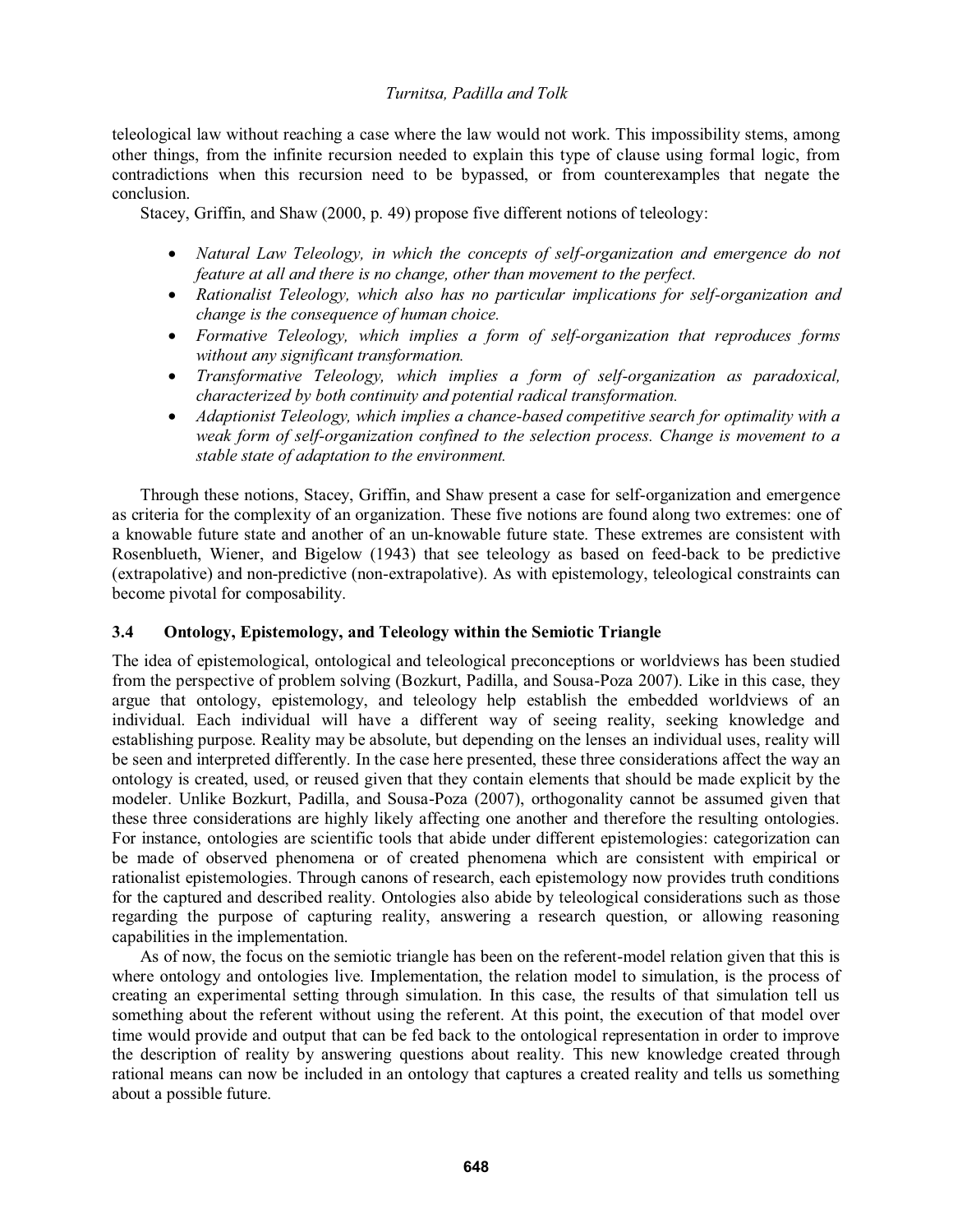Placing ontological, epistemological, and teleological considerations along the semiotic triangle, a characterization stands thus:

- Ontological: referent and model nodes in the triangle, answering what is and what describes it. In referent, the ontological perspective of reality; in concept, the ontological representation of reality.
- Epistemological: between nodes of the semiotic triangle via correspondence or coherence, answering what is considered knowledge. In the conceptualization process answering what is true/false about the system; in implementation answering what is true/false about the concept; in the comparison symbol-system answering what is true/false in the symbol that is true/false in the system.
- $\bullet$  Teleological: model and simulation nodes with respect to the referent, answering what is the purpose of the model and simulation. In model, what is the driving question of the model; in simulation, what is the driving question of the simulation.

A conceptual model that is intended to support the identification of potential models in support of answering a research question, the selection of the best alternatives, the composition of these models into a coherent system-of-system, and the orchestration of the execution needs to take all these aspects into account.

# **4 RELEVANCE TO COMPOSABILITY AND INTEROPERABILITY**

Ontological, epistemological, and teleological considerations during the modeling process affect use, reuse, and composability of models and interoperability of simulations. Composability of models, like interoperability of simulations, is not a condition of models; it is a condition that depends on the modeling question. As such, there may be several ontologies that captured a perspective of reality or captured a theory that were designed to answer a research question. This means that the consideration of a common research question is a necessary but not sufficient condition for composition in that more likely there is not a common point of departure. To at least assess commonalty at a high level, awareness of the three mentioned considerations is needed.

Ontologically, ontologies focus on categorizing what something *is* and what something *does*. In other words, ontologies capture a system in a substantive manner. As of now, there is not known ontology of processes in a manner that they capture their *how*. To capture a how, in an ontological representation, would imply to capture a function and functions cannot be captured in atomic sentences. This differentiation is important given it presents that ontologies are limited to capturing a modeler's reality in a substantive manner and that any process claim refers to a discretization of a process and not to the process itself. Further and as important, ontologies are the first means of identifying either assumption: of an objectively observable reality or a reality subsumed to the modeler. In either case, arrangements to make explicit a particular assumption must be made.

Epistemologically, ontologies have, by definition, an empirical leaning given that they are focused on capturing and describing an observable reality. However, they could also capture models which already are conceptualizations. In this sense, ontologies are conceptualizations of created realities. These "realities" are human constructs used as a surrogate to a system in reality for which observations may not be possible and a structure may not be clearly identifiable. This is possible, for instance, when theories are captured as models and these models are assembled in a coherent system of premises using ontologies. In this case, the resulting final ontological representation may be a theory itself or a means to create new theory out of existing theories.

Finally, teleologically, ontologies, being purposeful creations to either describe a system or help answering a research question, also have a teleological component mostly assumed to be of a knowable future state. Even through reasoning means, ontologies are bound to epistemic deductive means to live in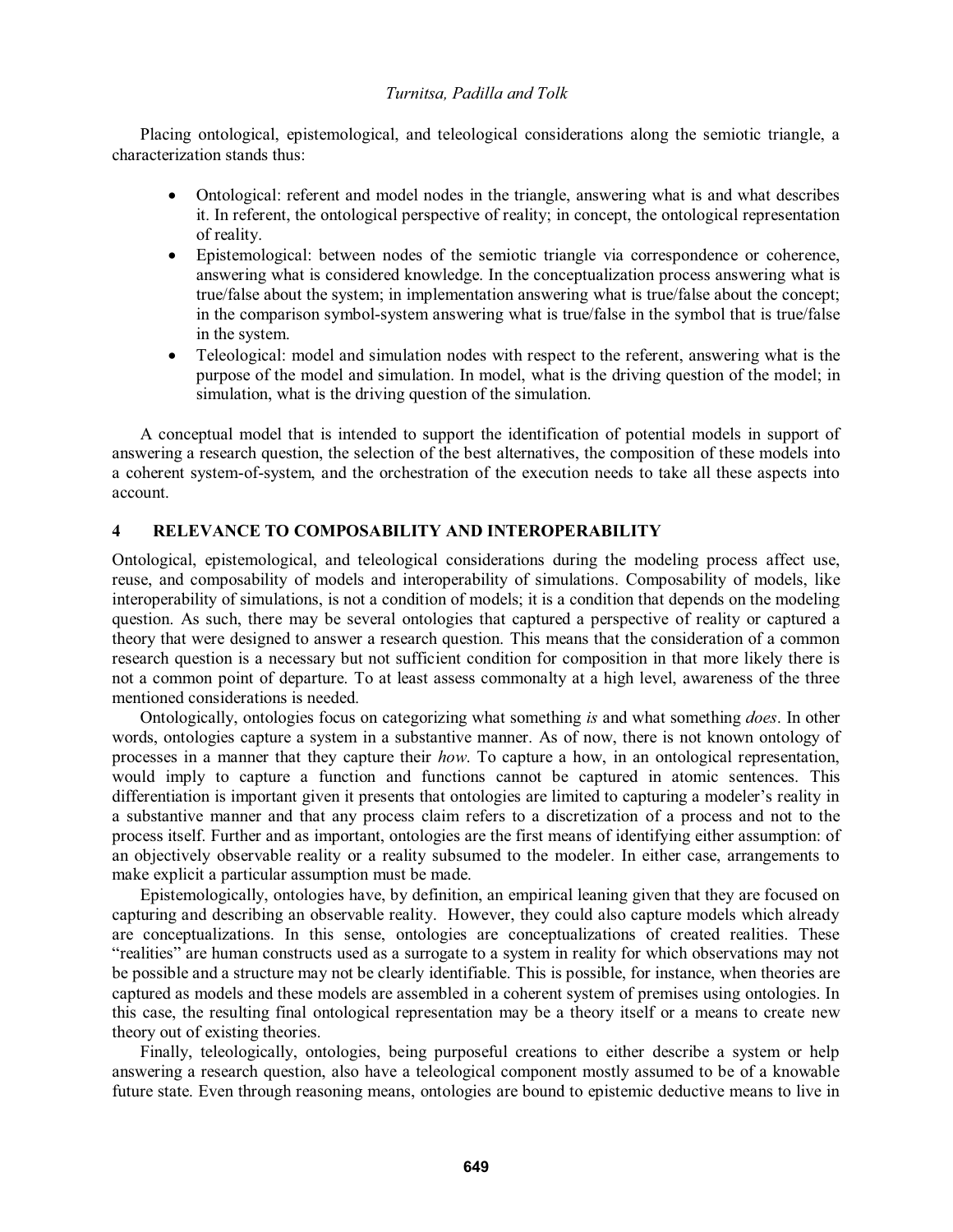a knowable future state and as such are limited to that extreme. Yet, they do have a purpose while seeking a goal and this purpose guides the decision making process of what to finally convey in the ontology. It is important that teleological claims are highly associated with the modeler's intent or purpose upon which the CM was created. This intent, as suggested, is highly intertwined with ontological and epistemological considerations.

However, ontological, epistemological, and teleological considerations need to be assessed and captured to be of use for reuse and composability. As of now, metadata or upper ontology forms are possible candidate to conducting this task.

# **5 CONCLUSIONS AND FINAL REMARKS**

This paper makes the case of the modeling of ontologies in M&S. It is presented that unlike other disciplines where ontologies are used to describe an assumed objectively observable system, in M&S ontologies:

- Capture a system subsumed to a modeler's reality which implies many models all equally correct which may be paired with many simulations.
- Capture a system from reality according to a research question which bounds the scope and resolution of models.
- Can capture a created reality from established theories or ideas from a creative process.
- Are forms of conceptual models that are formal enough to be computer implemented.
- Need to capture ontological, epistemological, and teleological considerations for further composability and interoperability.

As ontologies are representations of specifications, focus on how these representations are differentiable by computers need to be considered. Given that they are also abstractions, a computer unlike humans, may not differentiate a specification of a model of a boat than that of a car. This differentiation is extremely important for composability and interoperability as when models and/or simulations are put together they must share context. A model of a car is not interchangeable with that of a boat despite having similar implementations. One step to consider a shared context is that of establishing a common research question. Another possible step is to bound the research question under ontological, epistemological, and teleological considerations especially in a form that model A can be differentiated from model B by a computer. Although the latter is presented as a suggestion, the former is key when seeking composability and interoperability.

The focus of ontological application and research so far focused  $-$  although not exclusively  $-$  on simulation aspects. With this paper, we make the case to put more emphasis on the modeling aspect of M&S, as the modeling aspects is what distinguishes M&S engineering from traditional SWE.

### **REFERENCES**

- Bozkurt, I., J. J. Padilla, A. Sousa-Poza. 2007. Philosophical Profile of the Individual, In *Proceedings of the 19th IEEE International Engineering Management Conference* (IEMC).
- Feibleman J. 1953. *Ontology*. Baltimore, MD: Johns Hopkins Press, 1953.
- Gruber, T. 1993. A Translation Approach to Portable Ontology Specifications, *Knowledge Acquisition* 5(2):199-220.
- Guarino, N. 1998. Formal Ontology and information Systems, Published in N. Guarino, ed., *Formal Ontology in Information Systems*. IOS Press, Trento, Italy.

Kienzle H. J. 1970. Epistemology and Sociology. *British Journal of Sociology* 21(4):413-424.

Ogden C. K. and I. A. Richards. 1923. *The Meaning of Meaning: A Study of the Influence of Language Upon Thought and of the Science of Symbolism*. London: Routledge & Kegan Paul.